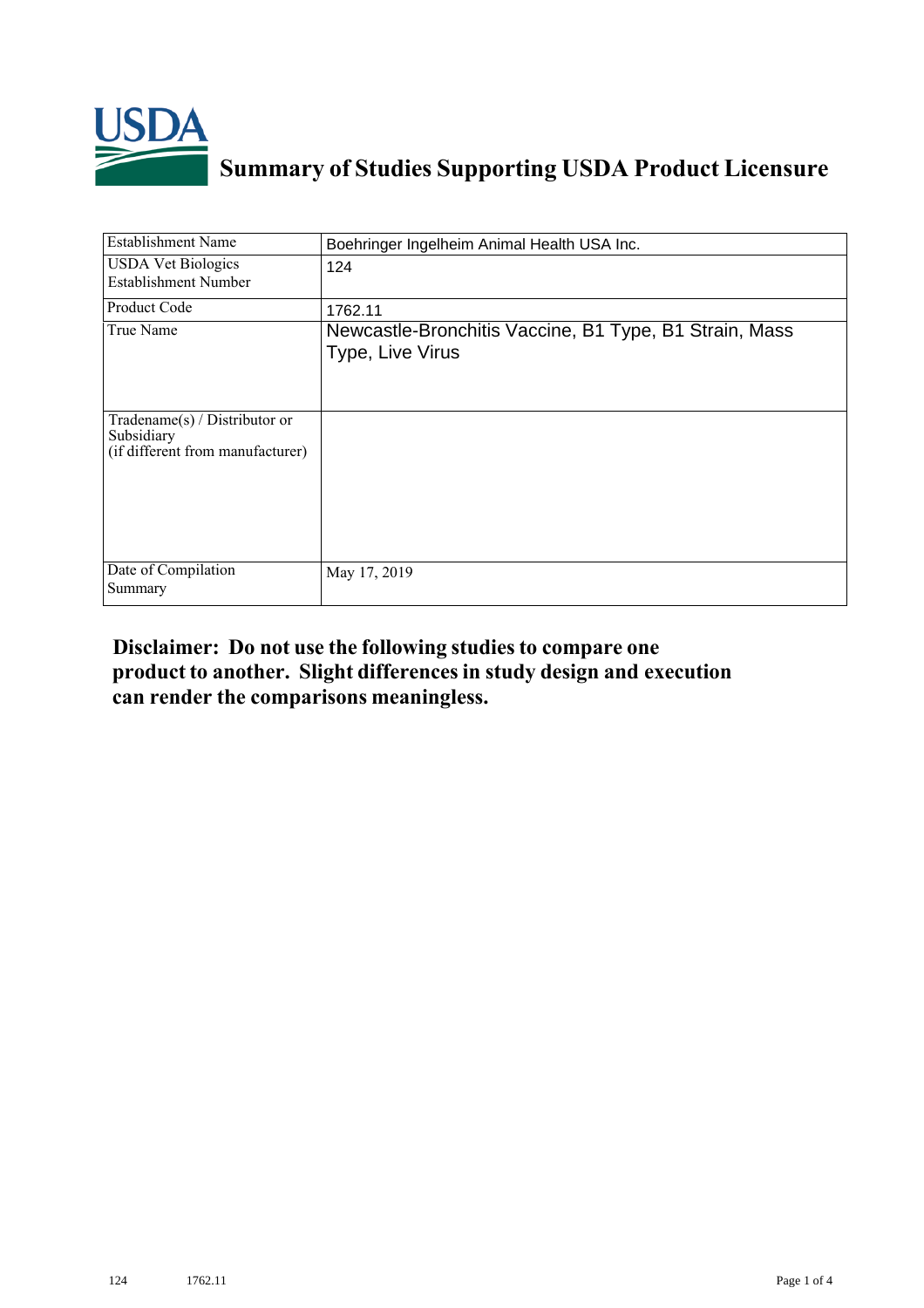| <b>Study Type</b>              | Efficacy                                                                                                                                                                                                                                                                                                                    |
|--------------------------------|-----------------------------------------------------------------------------------------------------------------------------------------------------------------------------------------------------------------------------------------------------------------------------------------------------------------------------|
| <b>Pertaining to</b>           | Avian infectious bronchitis virus, Massachusetts type                                                                                                                                                                                                                                                                       |
| <b>Study Purpose</b>           | Efficacy against avian infectious bronchitis virus, Massachusetts                                                                                                                                                                                                                                                           |
|                                | type                                                                                                                                                                                                                                                                                                                        |
| <b>Product Administration</b>  | Coarse spray                                                                                                                                                                                                                                                                                                                |
| <b>Study Animals</b>           | Chickens at day of age                                                                                                                                                                                                                                                                                                      |
| <b>Challenge Description</b>   |                                                                                                                                                                                                                                                                                                                             |
| <b>Interval observed after</b> |                                                                                                                                                                                                                                                                                                                             |
| challenge                      |                                                                                                                                                                                                                                                                                                                             |
| <b>Results</b>                 | Study data were evaluated by USDA-APHIS prior to product<br>licensure and met regulatory standards for acceptance at the time of<br>submission. No data are published because this study was submitted<br>to USDA-APHIS prior to January 1, 2007, and APHIS only requires<br>publication of data submitted after that date. |
| <b>USDA Approval Date</b>      | August 31, 1981                                                                                                                                                                                                                                                                                                             |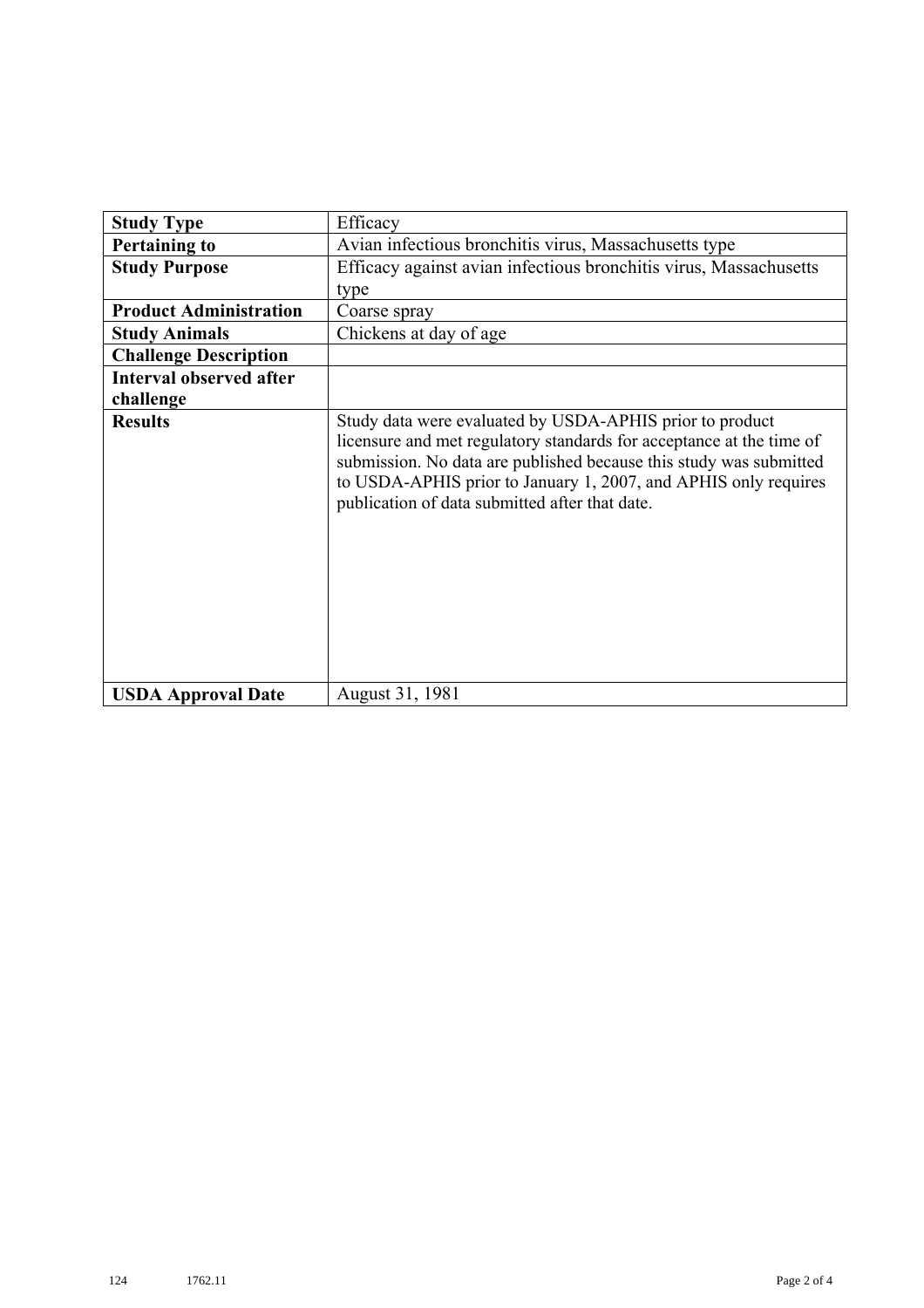| <b>Study Type</b>              | Efficacy                                                                                                                                                                                                                                                                                                                    |
|--------------------------------|-----------------------------------------------------------------------------------------------------------------------------------------------------------------------------------------------------------------------------------------------------------------------------------------------------------------------------|
| <b>Pertaining to</b>           | Newcastle disease virus                                                                                                                                                                                                                                                                                                     |
| <b>Study Purpose</b>           | Demonstrate efficacy against Newcastle disease                                                                                                                                                                                                                                                                              |
| <b>Product Administration</b>  | Coarse spray                                                                                                                                                                                                                                                                                                                |
| <b>Study Animals</b>           | Chickens at day of age                                                                                                                                                                                                                                                                                                      |
| <b>Challenge Description</b>   |                                                                                                                                                                                                                                                                                                                             |
| <b>Interval observed after</b> |                                                                                                                                                                                                                                                                                                                             |
| challenge                      |                                                                                                                                                                                                                                                                                                                             |
| <b>Results</b>                 | Study data were evaluated by USDA-APHIS prior to product<br>licensure and met regulatory standards for acceptance at the time of<br>submission. No data are published because this study was submitted<br>to USDA-APHIS prior to January 1, 2007, and APHIS only requires<br>publication of data submitted after that date. |
| <b>USDA Approval Date</b>      | Dec. 11, 1980                                                                                                                                                                                                                                                                                                               |